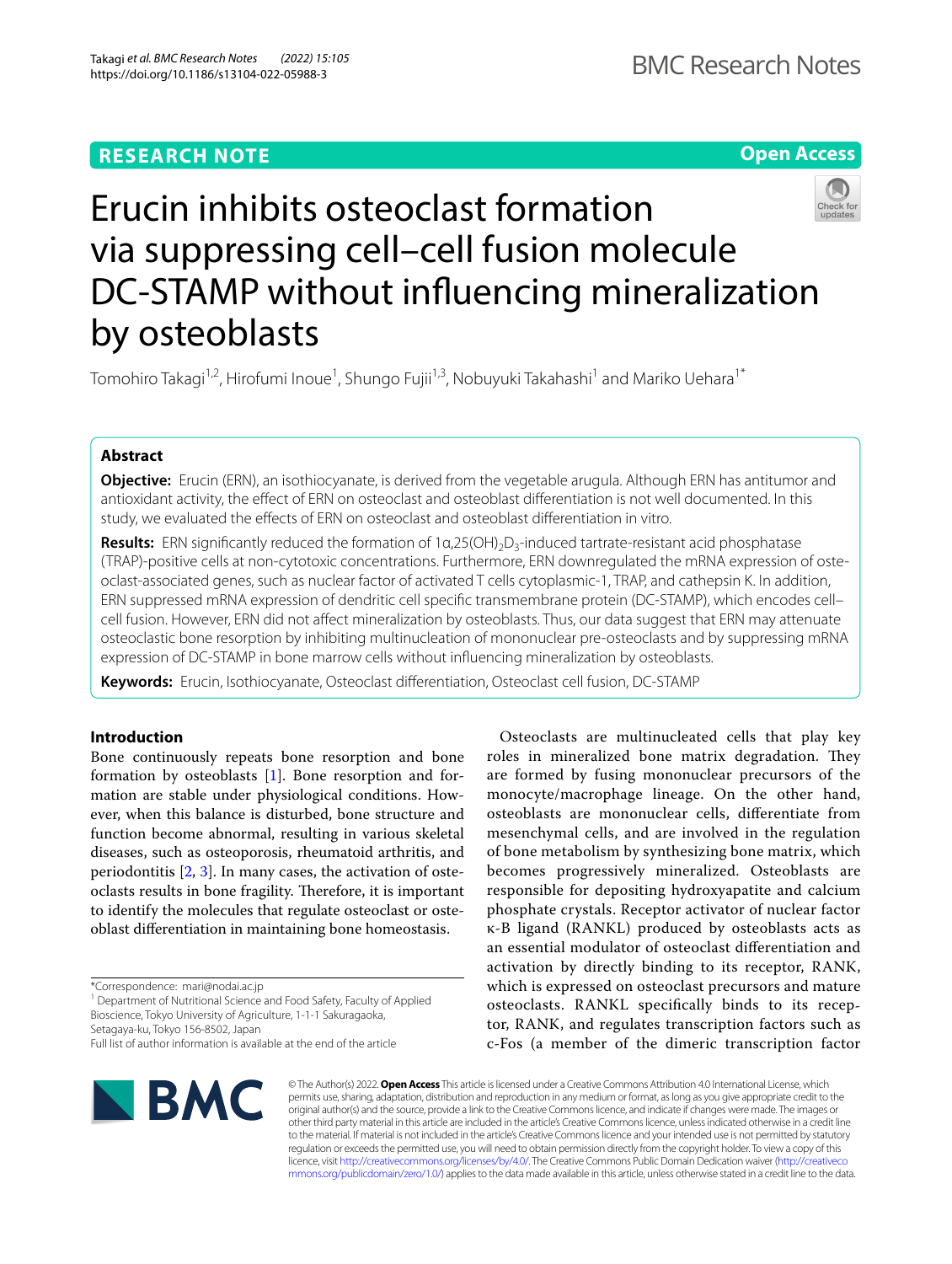AP-1) and nuclear factor of activated T cells cytoplasmic-1 (NFATc1) [[4\]](#page-5-3). In particular, NFATc1 are crucial activators of osteoclast-associated genes and activates target genes such as tartrate resistant acid phosphatase (TRAP) and cathepsin K (Ctsk)  $[5]$  $[5]$ . Then, osteoclast cells undergo fusion via cell–cell fusion molecules, such as dendritic cell-specifc transmembrane protein (DC-STAMP) and osteoclast stimulatory transmembrane protein (OC-STAMP). These molecules are the main factors involved in the regulation of bone resorption, and DC-STAMP or OC-STAMP-defcient cells are not be able to develop into multinucleated osteoclasts [\[6](#page-5-5), [7\]](#page-5-6). Importantly, osteoclast cell fusion by DC-STAMP and OC-STAMP activation is essential for the multinucleation of pre-osteoclasts.

In cruciferous vegetables, many diferent glucosinolates yield isothiocyanate (ITC). Erucin (ERN) (Fig. [1A](#page-1-0)) is derived from arugula, a cruciferous vegetable, and induces apoptosis in several cancer cell lines  $[8, 9]$  $[8, 9]$  $[8, 9]$  $[8, 9]$ . The anticancer activity of ITC is known to be mediated, at least in part, by induction of apoptosis and is associated with the presence of a  $-N=C=S$ moiety. Recently, we demonstrated that sulforaphane (SFN) and sulforaphene (SFE) inhibit osteoclast diferentiation by suppressing the cell–cell fusion molecules DC-STAMP and OC-STAMP [[10,](#page-5-9) [11](#page-5-10)]. SFN is the most extensively studied ITC in cruciferous vegetables, and ERN, being closely related to SFN, has also received attention because of its similar structure to SFN. However, since ERN does not contain oxidized sulfur, it might be expected that its biological efects would be weaker than those of SFN and SFE. Furthermore, the efects of ERN on bone metabolism have not yet been documented. In the present study, we investigated the efects of ERN on pre-osteoclast multinucleation and osteoblast diferentiation in bone marrow cells (BMCs), which are similar to in vivo conditions.

# **Main text**

# **Materials and methods**

# *Materials*

ERN was purchased from Cayman Chemical (Ann Arbor, MI, USA).  $1α,25(OH)<sub>2</sub>D<sub>3</sub>$  was obtained from Sigma-Aldrich (St. Louis, MO, USA). Osteoblast-inducer reagent was purchased from Takara Bio Inc. (Shiga, Japan). Soluble RANKL (sRANKL) was purchased from R&D Systems (Minneapolis, MN, USA). α-minimal essential medium (α-MEM) (phenol red-free) was obtained from Gibco BRL/Invitrogen (Carlsbad, CA, USA). Fetal bovine serum (FBS) was obtained from Biowest (Nuaillé, France). Cell Counting Kit-8 (CCK-8) was purchased from Dojindo (Kumamoto, Japan).



<span id="page-1-0"></span>**Fig. 1** Efects of ERN on osteoclast formation in BMCs. **A** Chemical structure of ERN. **B** Efect of ERN on the cell viability of BMCs. The cytotoxic effect of ERN was evaluated using the CCK-8 assay. BMCs were treated with various concentrations of ERN (0-5  $\mu$ M) for 6 days. Cell viability is expressed as a percentage of the values obtained for untreated ERN-cells. **C** BMCs were cultured with various concentrations of ERN (0–1 μM) in the presence of 1α,25(OH)<sub>2</sub>D<sub>3</sub> ( $10^{-8}$  M) for 6 days. After incubation, the cells were fixed and stained for TRAP, a marker enzyme for osteoclast diferentiation. TRAP-positive multinuclear cells ( $\geq$  3 nuclei) were counted. The effect of ERN on osteoclast diferentiation is expressed as the rate of multinucleated osteoclast formation, with ERN-untreated cells set at 100%. The data are expressed as the means  $\pm$  SE of three independent experiments  $(n=3)$ . Means marked with different letters are significantly different (*P*<0.05)

# *Cell culture*

BMCs were obtained from two male ddY mice (8 weekold). The mice were purchased from Japan SLC Co. (Hamamatsu, Japan) and were fed the AIN-93G diet and given distilled water freely for three days during the acclimatization period. The mice were euthanized with an intraperitoneal injection of anesthesia (medetomidine hydrochloride 0.3 mg/kg+midazolam 4 mg/kg+butorphanol tartrate 5 mg/kg) followed by cervical dislocation. BMC samples were isolated from four femora and tibias, mixed, and collected by centrifugation at 6000 rpm for 20 s. in 2.0 mL microcentrifugation tubes, followed by α-MEM. BMC samples were randomly divided into two groups; a control group and an ERN treated group. The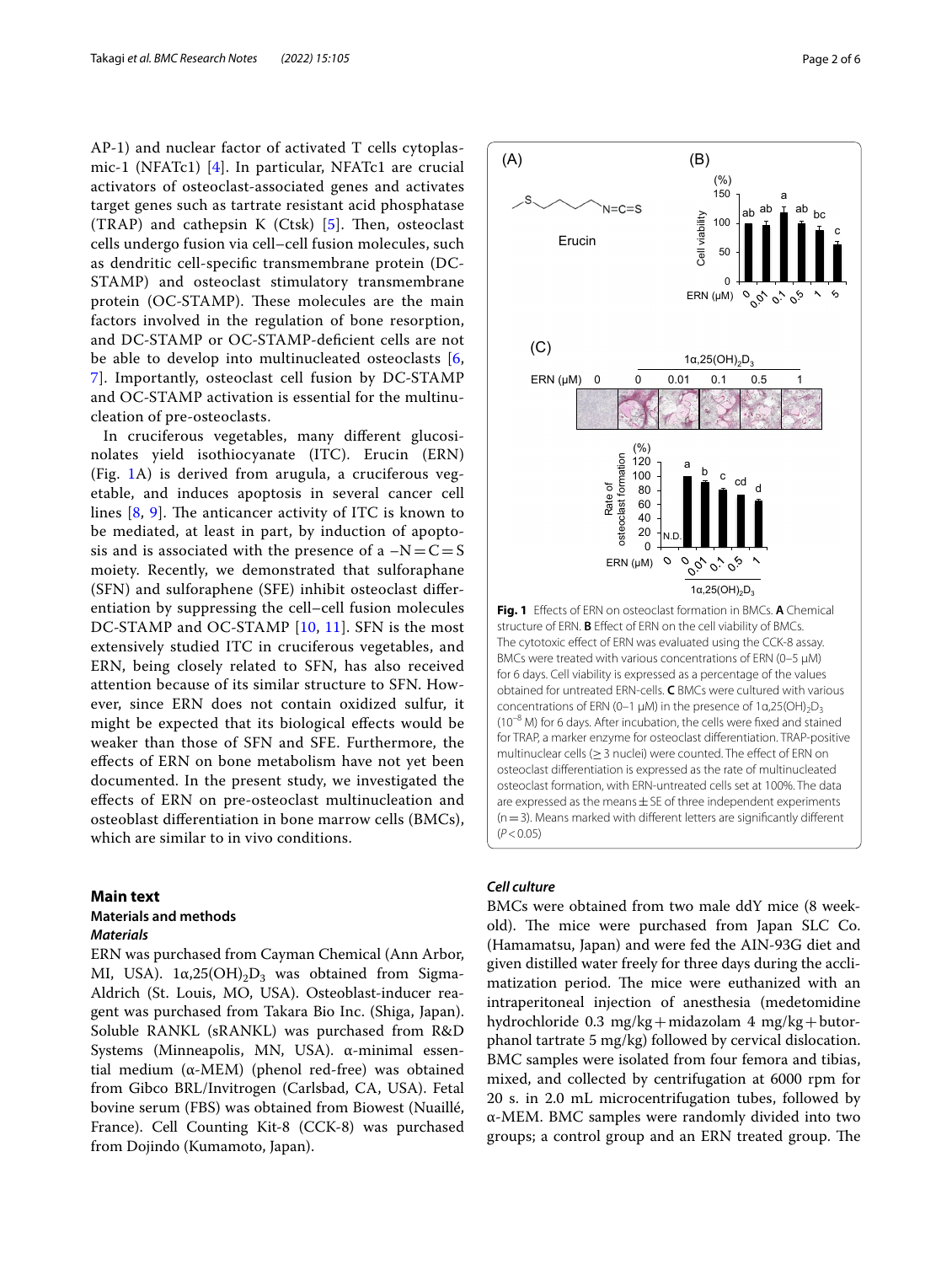samples were used for each assay (each sample size (n): 3 or 6), i.e. cell viability ( $n=3$ ), TRAP stain ( $n=3$ ), mRNA expressions of osteoclastogenesis  $(n=3)$ , and Alizarin red stain  $(n=6)$ . The animal protocols and procedures used in this study were approved by the Tokyo University of Agriculture Animal Use Committee, and mice were maintained in accordance with the guidelines of the University for the care and use of laboratory animals. Marrow cells were fushed from bones, and cells were cultured in α-MEM (phenol red-free) supplemented with 10% FBS, 100 U/mL penicillin, and 100 μg/mL streptomycin (Gibco BRL/Invitrogen) at 37 °C in a humidifed 5% CO<sub>2</sub> atmosphere. RAW264.7 cells, mouse macrophage/ monocytes, were obtained from the American Type Culture Collection (Manassas, VA, USA) and were cultured in α-MEM supplemented with 10% FBS, 100 U/mL penicillin, and 100 μg/mL streptomycin (Gibco BRL/Invitrogen) at 37 °C in a humidified 5%  $CO<sub>2</sub>$  atmosphere.

# *Cytotoxicity assays*

To evaluate the efect of ERN on the cell viability of BMCs, cytotoxicity assays were performed using the CCK-8. Briefly, BMCs  $(1 \times 10^5 \text{ cells/well})$  were cultured in 96-well plates. Then, treated with the presence or absence of ERN (0.01-5 μM) for 6 days in α-MEM containing 10% FBS. The effect of ERN on cell viability was calculated as percent cell viability, with ERN-untreated cells set at 100%.

# *Osteoclast diferentiation assay*

To form multinucleated osteoclasts, BMCs were differentiated into osteoclasts using  $1\alpha,25(OH),D_3$ . BMCs  $(1 \times 10^6 \text{ cells/well})$  were treated with  $10^{-8}$  M of  $1\alpha,25(OH),D_3$  to induce differentiation in the presence of ERN at a concentration of  $0-1 \mu M$  in a 96-well plate for 6 days. After 6 days of incubation, the cells were fxed in 10% formaldehyde and then stained for TRAP, a marker enzyme of diferentiated osteoclasts. TRAP-positive cells with≥3 nuclei were scored as diferentiated osteoclasts. The effect of ERN on osteoclast differentiation was calculated as the osteoclast formation rate, with ERNuntreated control cells set at 100%.

# *Real‑time PCR analysis*

BMCs  $(1 \times 10^7 \text{ cells/well})$  were seeded in a 24-well plate, treated with  $10^{-8}$  M of  $1α,25(OH)_{2}D_{3}$  and various concentrations of ERN  $(0.1-1 \mu M)$  for 6 days. Total RNA was isolated from BMCs using Sepasol-RNA I Super G (Nacalai Tesque, Tokyo, Japan). Then, cDNA was synthesized from 500 ng of total RNA using reverse transcriptase (Takara Bio Inc.). Real-time PCR was performed using the ABI StepOnePlus System (Applied Biosystems, Foster City, CA, USA) and using 2 μL of

the cDNA with THUNDERBIRD qPCR Mix (Toyobo, Osaka, Japan). The cycling conditions were 40 cycles of denaturation at 95 °C for 5 s and amplifcation at 60 °C for 30 s. The fold change compared to control was calculated according to the standard curve method. Realtime PCR was performed using the following primers: *c-Fos*, 5′-GAGTGATGCCGAAGGGATAA-3′ (forward) and 5′-GAGAAGCATTCCGGTCAGAG-3′ (reverse); *NFATc1*, 5′-GCTTCACCCATTTGCTCCAG-3′ (forward) and 5′-ATGGTGTGGAAATACGGTTGGTC-3′ (reverse); *TRAP*, 5′-ACTTCCCCAGCCCTTACTAC-3′ (forward) and 5′-TCAGCACATAGCCCACACCG-3′ (reverse); *Ctsk*, 5′-CCAGTGGGAGCTATGGAAGA-3′ (forward) and 5′-CTCCAGGTTATGGGCAGAGA-3′ (reverse); *DC-STAMP*, 5′-TCCTCCATGAACAAACAG TTCCA-3′ (forward) and 5′-AGACGTGGTTTAGGA ATGCAGCTC-3′ (reverse); *OC-STAMP*, 5′-TGTCCT ACAGTGCAGCCAAC-3′ (forward) and 5′-TCTCCT GAGTGATCGTGTGC-3′ (reverse); *β-Actin*, 5′-TGT CCACCTTCCAGCAGATGT-3′ (forward) and 5′-AGC TCAGTAACAGTCCGCCTAGA-3′ (reverse). All reactions were normalized to the housekeeping gene β-actin (*ACTB*).

# *Mineralization analysis*

BMCs  $(1 \times 10^6 \text{ cells/well})$  were seeded in a 96-well plate for 24 h. Cells were then cultured with various concentrations of ERN  $(0-1 \mu M)$  in the presence of osteoblastinducer reagents (ascorbic acid, β-glycerophosphate, and hydrocortisone) for 15 days. After incubation, the cells were fxed and stained with 1% alizarin red. For quantitative analysis, cells were destained with ethylpyridinium chloride and transferred to a 96-well plate to measure optical absorbance at 570 nm using a microplate reader. The effect of ERN on osteoblast differentiation is expressed as the degree of mineralization, with ERNuntreated cells set at 100%.

# *Statistical analysis*

Results were presented as means $\pm$  SE of measurements performed on 3–6 cultures in each experimental or control group (there was no exclusion for any experimental unit.). All experiments were independently analyzed at least three times to confrm the results. For statistical signifcance, multiple comparisons were performed using Tukey's test, after one-way analysis of variance (ANOVA). Statistical signifcance was set at *P*<0.05.

# **Results**

# *Efects of ERN on osteoclast diferentiation*

We evaluated the cytotoxic efects of ERN in BMCs close to in vivo conditions using the CCK-8 assay. Low-dose ERN exerted no cytotoxicity, but decreased cell viability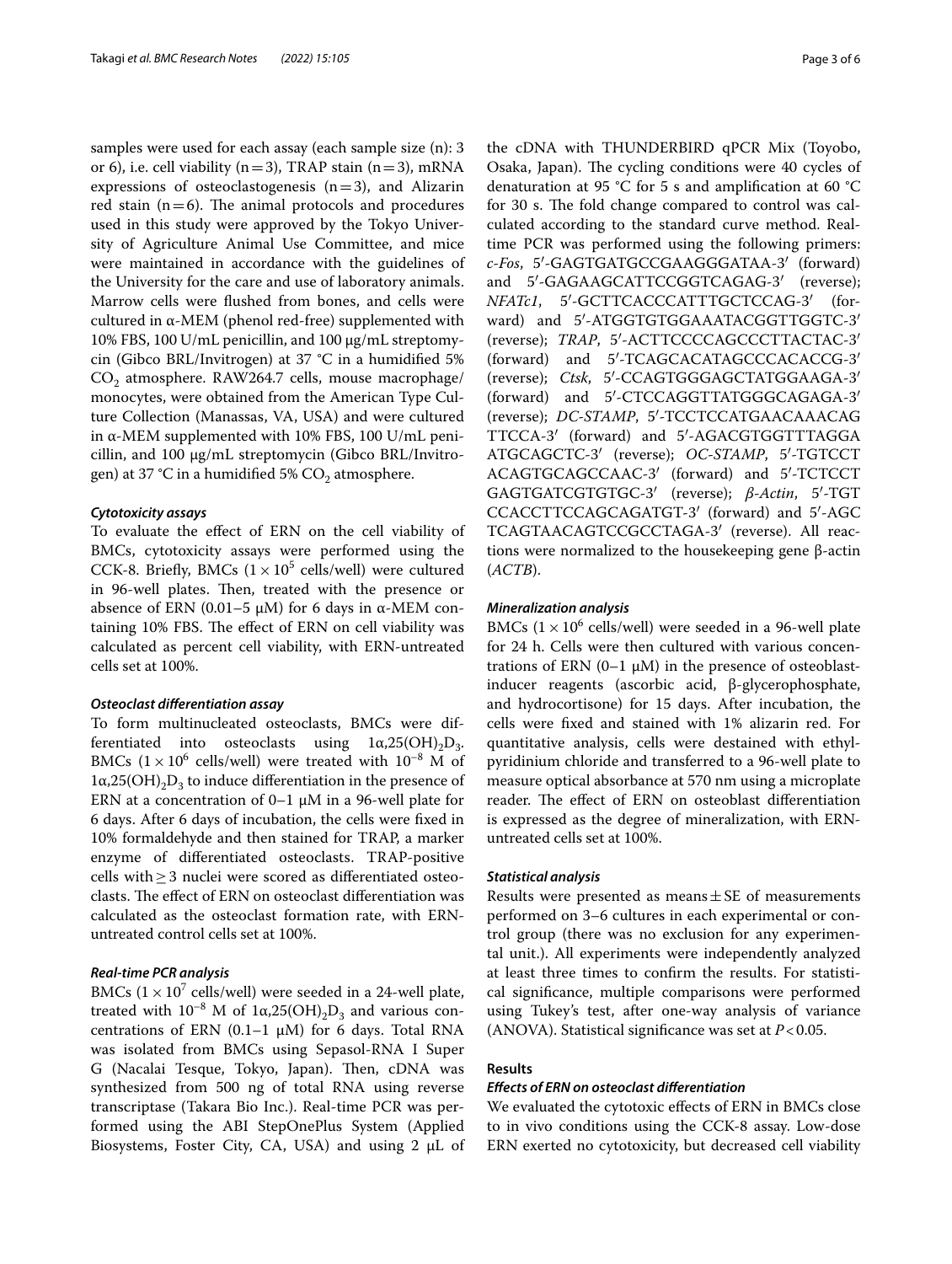at a concentration of 5  $\mu$ M (Fig. [1B](#page-1-0)). These results indicated that the maximum concentration of ERN used in our subsequent experiments  $(1 \mu M)$  had no cytotoxic efects toward BMCs. Next, to examine the efects of ERN on pre-osteoclast multinucleation, cells were incubated with ERN in the presence of  $1\alpha,25(OH)_{2}D_{3}$ (Sigma-Aldrich). Compared to that reported for  $1\alpha,25(OH),D_3$ -treated cells, ERN decreased the rate of multinucleated osteoclast formation (Fig. [1C](#page-1-0)). It has been suggested that ERN inhibits pre-osteoclast multinucleation below cytotoxic concentrations.

# *Efects of ERN on the expression of osteoclast‑associated genes*

We examined the effects of ERN on mRNA expression levels of osteoclast-associated genes such as *c-Fos*, *NFATc1*, *TRAP*, *Ctsk*, *DC-STAMP*, and *OC-STAMP*, using real-time PCR. Compared to that in  $1\alpha,25(OH),D_{3}$ treated cells, ERN suppressed mRNA expression levels of *NFATc1*, *TRAP, Ctsk*, and *DC-STAMP* but not *c-Fos* and *OC-STAMP* (Fig. [2A](#page-3-0)–F).

# *Efects of ERN on osteoblast diferentiation*

To examine the efects of ERN in mineralization of osteoblast, BMCs were exposed to ERN during osteoblast formation. However, there was no diference in Alizarin red staining activities compared to ERN untreated cells (Fig. [3](#page-4-0) A). In addition, similar results were obtained from the quantitative analysis of alizarin staining activity (Fig. [3](#page-4-0) B).

# **Discussion**

In this study, ERN signifcantly inhibited osteoclastdiferentiation and the expression of the osteoclast cellfusion associated genes. Initially, we evaluated the efect of ERN on multinucleation of pre-osteoclasts using BMCs. As a result, ERN inhibited the multinucleation of pre-osteoclasts at non-cytotoxic concentrations. Furthermore, our results indicated that ERN suppresses the expression of the osteoclast diferentiation-associated genes *NFATc1*, *TRAP*, *Ctsk*, and *DC-STAMP* but did not afect *c-Fos* and *OC-STAMP* expression. Multinucleated osteoclasts are derived from the fusion of monomeric osteoclasts, and fusion is considered an indispensable process for pre-osteoclast multinucleation and absorption of monomeric osteoclasts. Additionally, according to a previous study, targeted inhibition of DC-STAMP by siRNAs and specifc antibody markedly suppressed the multinucleation of pre-osteoclasts [[12\]](#page-5-11). Our data suggest that the inhibitory efect of ERN on the multinucleation of pre-osteoclasts can be attributed to the suppression of the cell–cell fusion molecule DC-STAMP. Additionally, the efects of ERN on cell viability and pre-osteoclast multinucleation of RAW 264.7, osteoclast precursor cells



<span id="page-3-0"></span>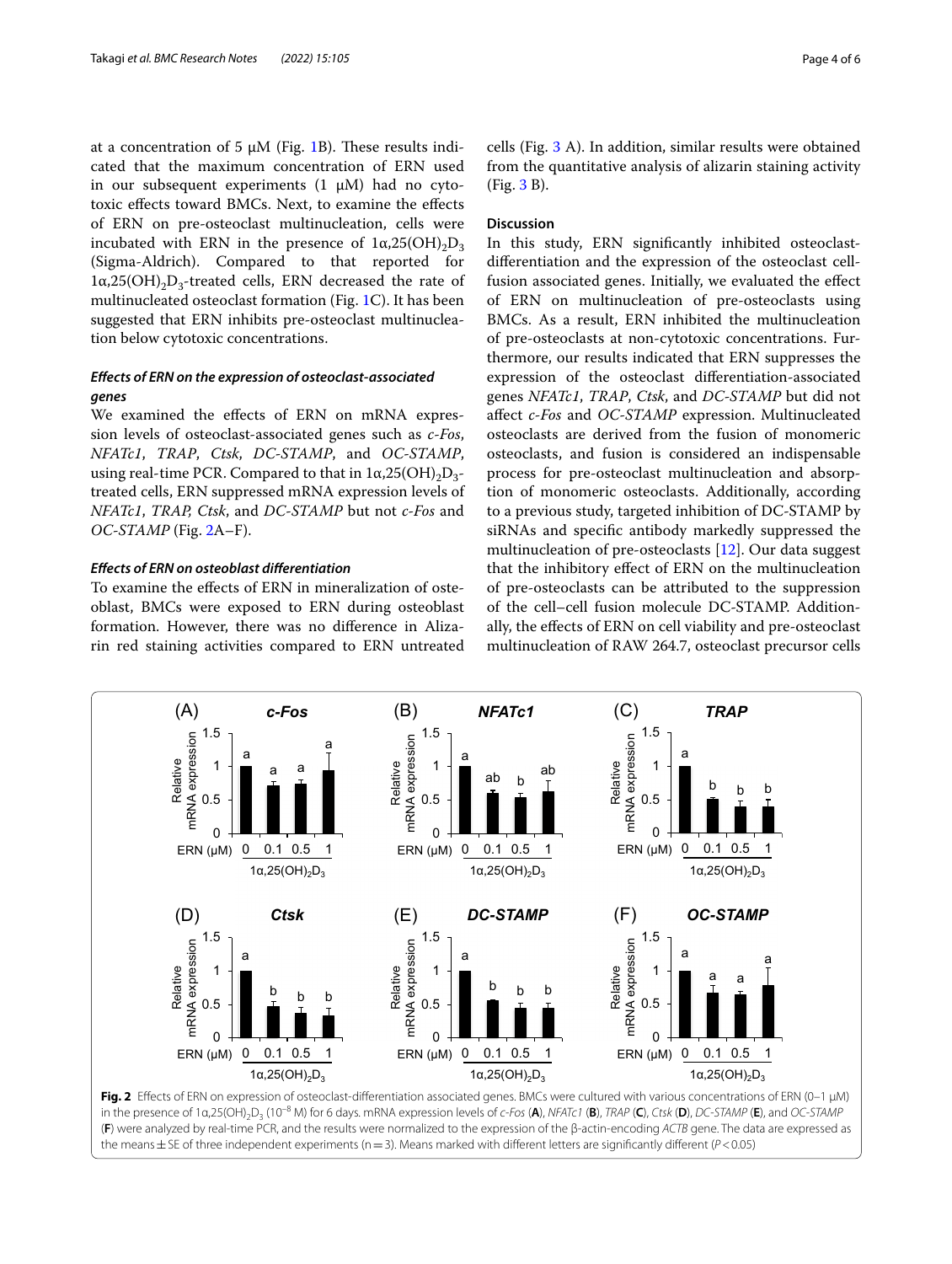

<span id="page-4-0"></span>independent experiments ( $n=6$ ). Means marked with different letters are signifcantly diferent (*P*<0.05)

were similar to those observed in BMCs (Additional fle [1:](#page-4-1) Fig. S1). On the other hand, we examined the efects of ERN on bone formation in primary osteoblast cultures. Mineralization nodules are biomarkers that determine osteoblast maturation and can be detected by Alizarin staining. When BMCs were cultured with osteoblast-inducer reagent, alizarin-stained mineralized bone nodules were detected on day 15. ERN did not inhibit the formation of mineralized bone nodules. These data suggest that ERN has very little efect on osteoblast mineralization, although ERN inhibits pre-osteoclast nucleation. Collectively, specifc inhibition of osteoclast diferentiation only may improve bone metabolism without afecting normal bone formation by osteoblasts. According to previous reports, many benefcial efects of ERN are due to its antioxidant and anti-cancer properties [\[13](#page-5-12)]. Osteoclasts produce reactive oxygen species (ROS). Free radicals are known to play important roles in osteoclast diferentiation through activation of RANKL/RANK signaling  $[14]$  $[14]$ . Therefore, the antioxidant activity of ERN may be efective in inhibiting pre-osteoclast multinucleation. However, the inhibitory efect of ERN on preosteoclast multinucleation was weaker than that of SFN and SFE, as previously reported [[10,](#page-5-9) [11](#page-5-10)]. Harris et al*.* [[15](#page-5-14)] suggested that both SFN and ERN increase the expression of multidrug resistance protein 1 to a similar extent,

although the efect of SFN was substantially greater than that of ERN. Furthermore, other studies have shown that ITCs with oxidized sulfur are the most efficient inducers of apoptosis and the biological activities of ITCs might be afected by the oxidation state of sulfur involving the side chains of such materials [[16\]](#page-5-15).

# **Conclusion**

In the present study, we demonstrated that ERN plays a novel role in inhibiting multinucleation of pre-osteoclasts by downregulating *DC-STAMP*. Notably, this is the frst evidence that ERN inhibits multinucleation of pre-osteoclasts by suppressing cell–cell fusion without infuencing mineralization in osteoblasts.

# **Limitations**

The precise mechanisms by which ERN improves bone metabolism are still unclear. In order to clarify the detailed molecular mechanism by which ERN suppresses osteoclast diferentiation in vitro, it is necessary to study the molecules that control osteoclast fusion-related genes in addition to protein-level analysis. More bone resorption assay is also needed to clarify the inhibitory efect on osteoclastogenesis by ERN. Furthermore, in order to clarify the mechanism by which ERN improves bone metabolism in vivo, it is necessary to conduct experiments using animal models of osteoporosis.

#### **Abbreviations**

ERN: Erucin; SFN: Sulforaphane; SFE: Sulforaphene; ITC: Isothiocyanate; RANKL: Receptor activator of nuclear factor κ-B ligand; NFATc1: Nuclear factor of activated T cells cytoplasmic-1; TRAP: Tartrate-resistant acid phosphatase; Ctsk: Cathepsin K; DC-STAMP: Dendritic-cell specifc transmembrane protein; OC-STAMP: Osteoclast stimulatory transmembrane protein; α-MEM: α-Minimal essential medium; CCK-8: Cell counting kit-8; BMCs: Bone marrow cells.

# **Supplementary Information**

The online version contains supplementary material available at [https://doi.](https://doi.org/10.1186/s13104-022-05988-3) [org/10.1186/s13104-022-05988-3](https://doi.org/10.1186/s13104-022-05988-3).

<span id="page-4-1"></span>Additional file 1: Fig. S1. Effects of ERN on osteoclast differentiation in RAW 264.7 cells. (A) Cell viability of ERN-treated RAW 264.7. RAW 264.7 cells were cultured in a 96-well plate and then treated with various concentrations of ERN for 4 days. Cell viability was assessed using CCK-8 assays. Cell viability was analyzed and expressed as a percentage of the value of ERNuntreated cells. (B) RAW 264.7 cells were treated with various concentrations of ERN followed by sRANKL for 4 days. The cells were then stained with TRAP. TRAP-positive multinuclear cells (≥3 nuclei) were counted. The rate of osteoclast formation was analyzed and expressed as a percentage of the values of sRANKL-only treated cells (C–H). mRNA expression levels of *c-Fos*, *NFATc1*, *TRAP*, *Ctsk*, *DC-STAMP*, and *OC-STAMP* were analyzed by real-time PCR and the results were normalized to the expression of β-actin-encoding *ACTB*. The data are expressed as the means  $\pm$  SE of three independent experiments ( $n=3$ ). Means marked with different letters are significantly different ( $P$ <0.05).